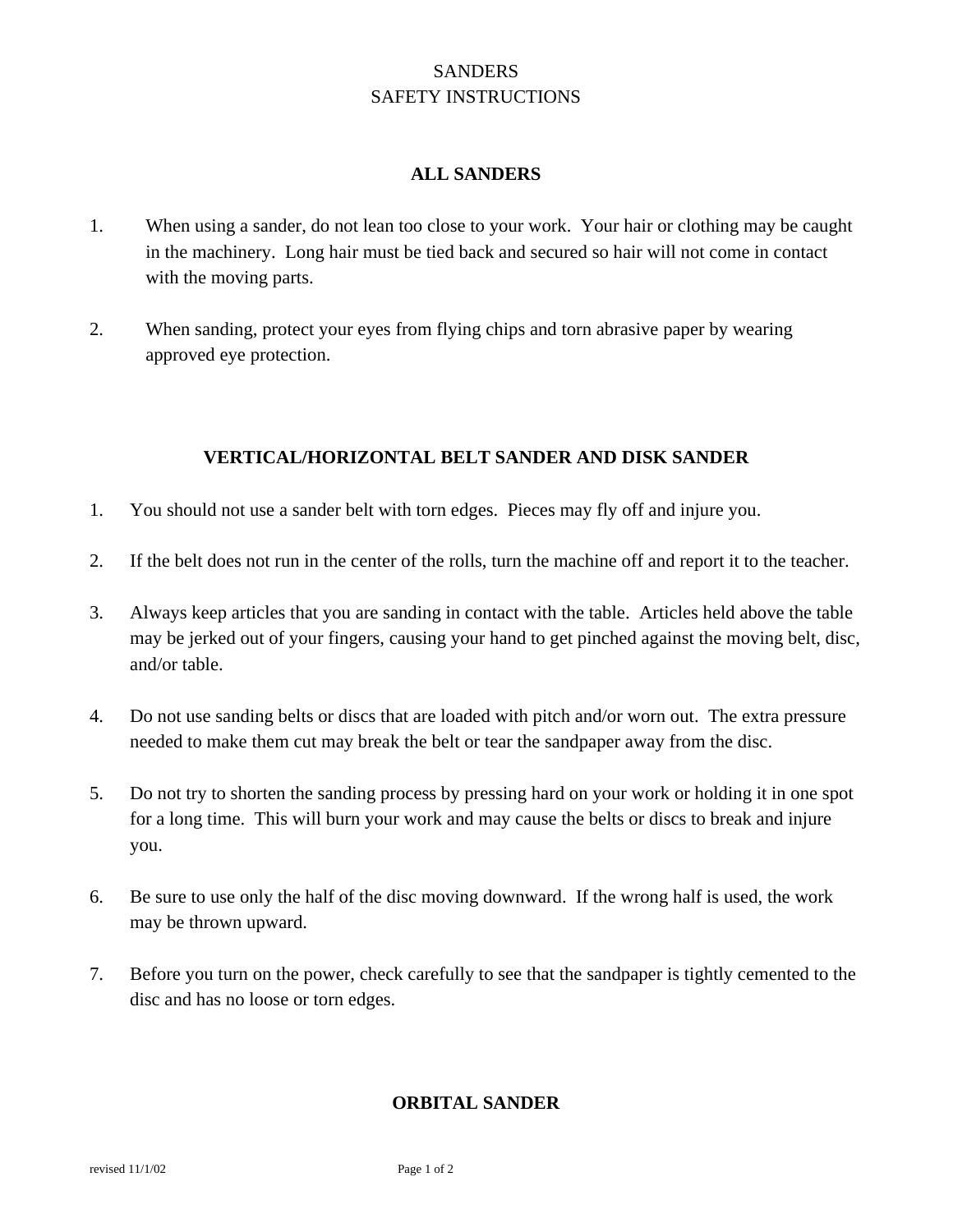- 1. Do not put pressure on top of the sander. This can cause machine damage.
- 2. Be sure the sandpaper completely covers the sanding pad.

Sanders Safety Instructions Page 2

#### **PORTABLE BELT SANDER**

- 1. Material less than 12 inches long should not be sanded with a portable belt sander.
- 2. When the sander is not in use, lay it on its side. The sander in this position will not travel if accidentally turned on.
- 3. Do not press down on the sander for faster sanding. This will overheat the sander and clog or tear the belt.

## **VERTICAL OSCILLATING SPINDLE SANDER**

- 1. Use light pressure on the spindle when sanding.
- 2. Keep all material being sanded on the table.
- 3. Receive assistance from your instructor when changing spindles. Do not use drum spindles that have torn edges, are loaded with pitch, or are worn out.
- 4. Keep hands away from the moving spindle.
- 5. Do not attempt to sand internal, enclosed curves and/or circles without assistance from the instructor.
- 6. Always sand in the opposite direction of the spindle movement.